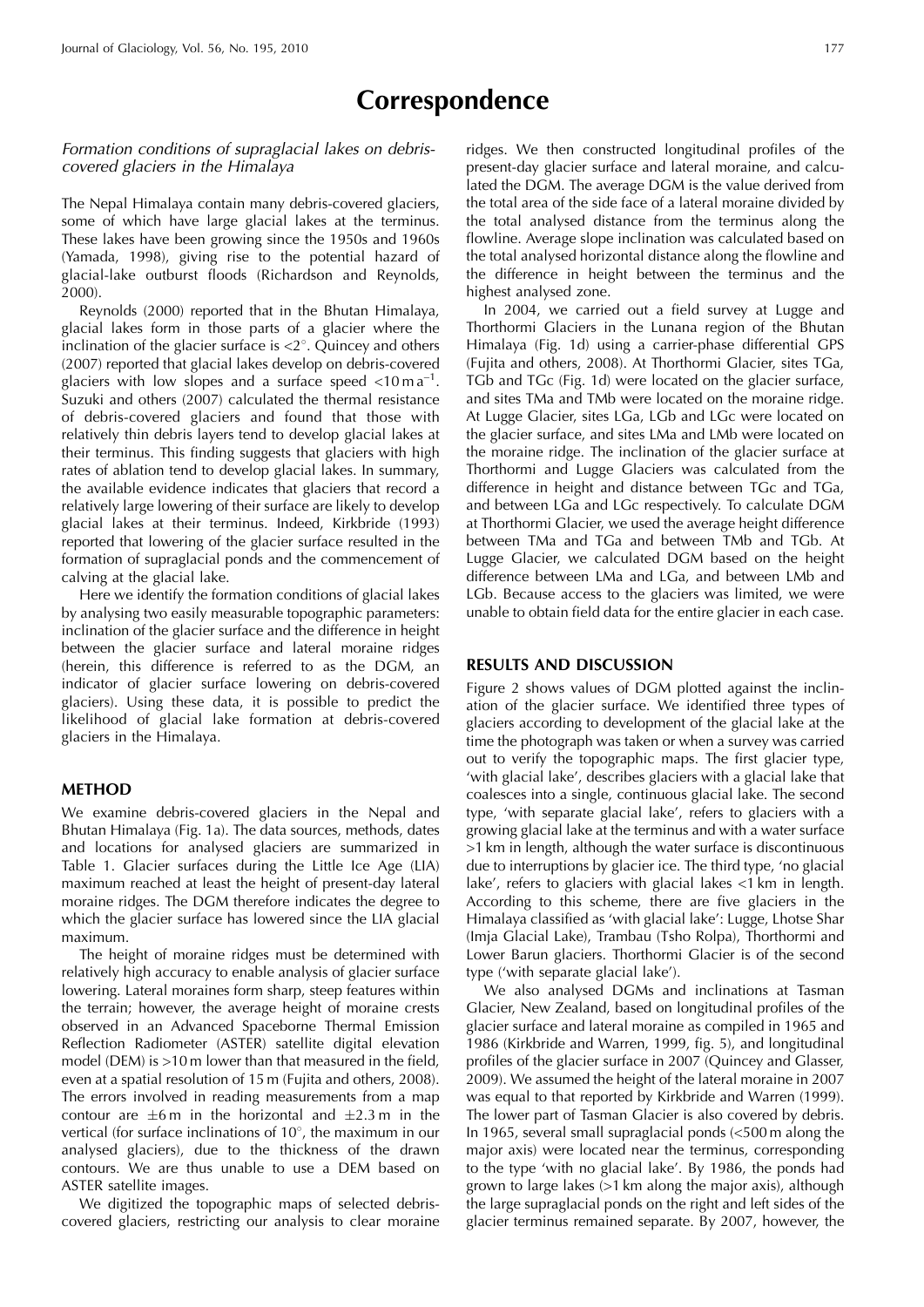

**Fig. 1.** Locations of debris-covered glaciers. (a) Locations of study sites. (b–d) Specific locations of analysed glaciers at (b) Lantang Himal, Nepal, (c) the Everest region and (d) the Lunana region, Bhutan. Also shown in (d) are the locations of survey points on Thorthormi and Lugge Glaciers.

lakes had coalesced to form a single water body with a surface area of  $~5$  km<sup>2</sup> (Quincey and Glasser, 2009).

In Figure 2, the distribution of Himalayan glaciers with a supraglacial lake is different from that for glaciers with no such lake. Glacier lakes are not present upon glaciers with a small DGM value or with steep surfaces. For all glaciers with large supraglacial lakes, values of DGM exceed 60 m and the average inclination of the glacier surface is  $\langle 2.0^\circ$ .

During the field survey conducted in 1998, several large supraglacial ponds were observed at the terminus of Thorthormi Glacier. N. Naito and others (unpublished information) reported that for the lower part of the glacier, the rate of lowering of the surface was about  $2.5$  m  $a^{-1}$ , about half the rate at Lugge Glacier, which possesses a glacial lake. An ASTER satellite image captured on 1 January 2008 shows that the supraglacial ponds at Thorthormi Glacier have yet to amalgamate.

A satellite image captured in 2003 shows a single large glacial lake at the terminus of Drongpa Glacier (Quincey and others, 2007), whereas two small supraglacial ponds were observed at the terminus in the 1960s (Schneider, 1992). This glacier has a large DGM value (based on the findings of Schneider (1992), who carried out fieldwork in the 1960s) compared with other glaciers, although the water surface has not increased in size, as the surface inclination is  $>2^\circ$ . Reynolds (2000) reported that glacial lakes expand if the inclination of the glacier surface is  $\langle 2^{\circ}$ . The high DGM indicates the future formation of a glacial lake.

Although the inclination of the glacier surface at Khumbu and Ngozumpa Glaciers in 1992 was  $\langle 2^{\circ} \rangle$ , they currently have no glacial lakes. However, it is possible that glacial lakes will develop at the terminus given a sufficient lowering of the surface. Although Bhotekosi, Rongbok, Lumsumna and Qutar glaciers currently lack glacial lakes, they may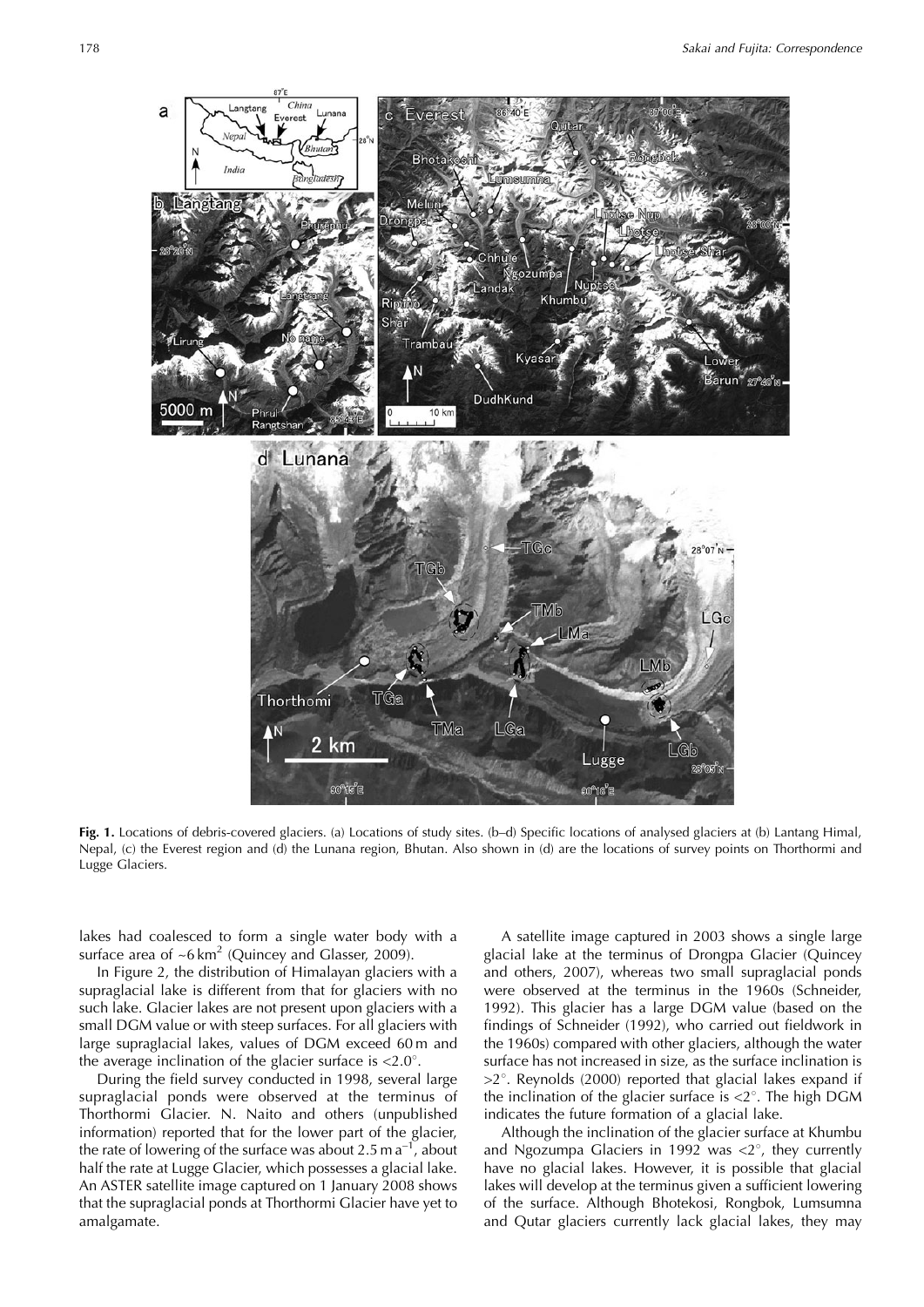**Table 1.** Locations of analysed glacial lakes and data sources. 'Tas65', 'Tas86' and 'Tas07' indicate data obtained for Tasman Glacier in 1965, 1986 and 2007, respectively. Names in parentheses are those used in Schneider (1992)

| Lake<br>name<br>(Fig. 2) | Glacier                   | Glacial lake            | Location                                   | Data source                         | Survey or shooting year of data source          |
|--------------------------|---------------------------|-------------------------|--------------------------------------------|-------------------------------------|-------------------------------------------------|
| Bho                      | Bhotekoshi<br>(Lunag)     |                         | 27°59'6.47" N,<br>86°36′27.46″ E           | Nepal: Survey Department (1997c,d)  | Photography 1992, field verification 1996       |
| Chh                      | Chhule<br>(Dingjung)      |                         | 27°57'9.18" N,<br>86°34'5.49" E            | Nepal: Survey Department (1997c)    | Photography 1992, field verification 1996       |
| Dro                      | Droungpa                  | Droungpa                | 27°56'57.15" N,<br>86°27'2.07" E           | Schneider (1992)                    | Fieldwork 1960-68                               |
| Dud                      | No name<br>(DudhKund)     |                         | 27°42'21.84" N,<br>86°35'42.71" E          | Nepal: Survey Department (1996)     | Photography 1992, field verification 1996       |
| Khu                      | Khumbu                    |                         | 27°57'6.16" N,<br>86°49'14.35" E           | Nepal: Survey Department (1997e)    | Photography 1992, field verification 1996       |
| Kya                      | Kyasar                    |                         | 27°45'25.95" N,<br>86°47'22.90" E          | Nepal: Survey Department (1997e)    | Photography 1992, field verification 1996       |
| Lan                      | Landak                    |                         | 27°55'37.33" N,<br>86°34'32.42" E          | Nepal: Survey Department (1997c)    | Photography 1992, field verification 1996       |
| Lang                     | Langtang                  |                         | 28°15'52.20" N,<br>85°43'18.23" E          | OeAV (1990)                         | Photograph 1970/71, NASA Skylab mission<br>1973 |
| Lho                      | Lhotse                    |                         | 27°54'46.87" N,<br>86°54'21.23" E          | Nepal: Survey Department (1997e)    | Photography 1992, field verification 1996       |
| LhoN                     | Lhotse Nup                |                         | 27°55'2.27" N,<br>86°53'11.63" E           | Nepal: Survey Department (1997e)    | Photography 1992, field verification 1996       |
| LhoS                     | Lhotse Shar               | Imja                    | 27°54'32.08" N,<br>86°56'49.93" E          | Nepal: Survey Department (1997e)    | Photography 1992, field verification 1996       |
| Lir                      | Lirung                    |                         | 28°14'3.74" N,<br>85°33'43.23" E           | OeAV (1990)                         | Photograph 1970/71, NASA Skylab mission<br>1973 |
| Lob                      | Lobche                    |                         | 27°57'21.03" N,<br>86°48'25.17" E          | Nepal: Survey Department (1997e)    | Photography 1992, field verification 1996       |
| Low                      |                           | Lower Barun Lower Barun | 27°47'55.23" N,<br>87°5'5.98" E            | Nepal: Survey Department (1997b)    | Photography 1992, field verification 1996       |
| Lug                      | Lugge                     | Lugge                   | 28°5'39.23" N,<br>90°17'44.15" E           |                                     | Field survey 2004                               |
| Lum                      | Lumsumna                  |                         | 28°0'15.32" N,<br>86°37'32.53" E           | Nepal: Survey Department (1997c,d)  | Photography 1992, field verification 1996       |
| Mel                      | Melun<br>(Pangbug)        |                         | 27°58'48.82" N,<br>86°33'26.30" E          | Nepal: Survey Department (1997c,d)  | Photography 1992, field verification 1996       |
| Ngo                      | Nojumba*<br>(Ngozumpa)    |                         | 27°58'17.10" N,<br>86°41'48.32" E          | Nepal: Survey Department (1997c,d)  | Photography 1992, field verification 1996       |
| Nup                      | Nuptse                    |                         | $27^{\circ}55'50.74''$ N,<br>86°52′2.55″ E | Nepal: Survey Department (1997e)    | Photography 1992, field verification 1996       |
| No                       | No name                   |                         | 28°14'47.35" N,<br>85°41′8.79″ E           | OeAV (1990)                         | Photograph 1970/71, NASA Skylab mission<br>1973 |
| Phu                      | Phurephu                  |                         | 28°22'32.32" N,<br>85°37'50.78" E          | OeAV (1990)                         | Photograph 1970/71, NASA Skylab mission<br>1973 |
| PhuR                     | Phul Rangt-<br>shan       |                         | 28°13'43.77" N,<br>85°38'47.43" E          | OeAV (1990)                         | Photograph 1970/71, NASA Skylab mission<br>1973 |
| Rip                      | Rolwalin<br>(Ripimo Shar) |                         | 27°53'19.56" N,<br>86°28'9.69" E           | Nepal: Survey Department (1997a)    | Photography 1992, field verification 1996       |
| Ron                      | Rongbok                   |                         | $28^{\circ}6'52.64''$ N,<br>86°51'42.98" E | Garrett (1988)                      | Space Shuttle Columbia 1983                     |
| Qut                      | Qutar                     |                         | 28° 8'28.16" N,<br>86°49'52.88" E          | Garrett (1988)                      | Space Shuttle Columbia 1983                     |
| Tas $65$ ,<br>Tas86      | Tasman                    | Tasman                  | 43°41'24.57" S,<br>170°11'2.40" E          | Kirkbride and Warren (1999, fig. 5) |                                                 |
| Tas07                    | Tasman                    | Tasman                  | 43°41'24.57" S,<br>170°11'2.40" E          | Quincey and Glasser (2009)          | ASTER satellite image 2007                      |
| Tho                      | Thorthormi                | Thorthormi              | 28°6'10.52" N,<br>90°15'51.85" E           |                                     | Field survey in 2004                            |
| Tra                      | Rolwalin<br>(Trambau)     | Tsho Rolpa              | 27°50'33.32" N,<br>86°29'47.66" E          | Nepal: Survey Department (1997a,c)  | Photography 1992, field verification 1996       |

\*Ngozumpa Glacier was measured up to a point located 6000 m from the terminus.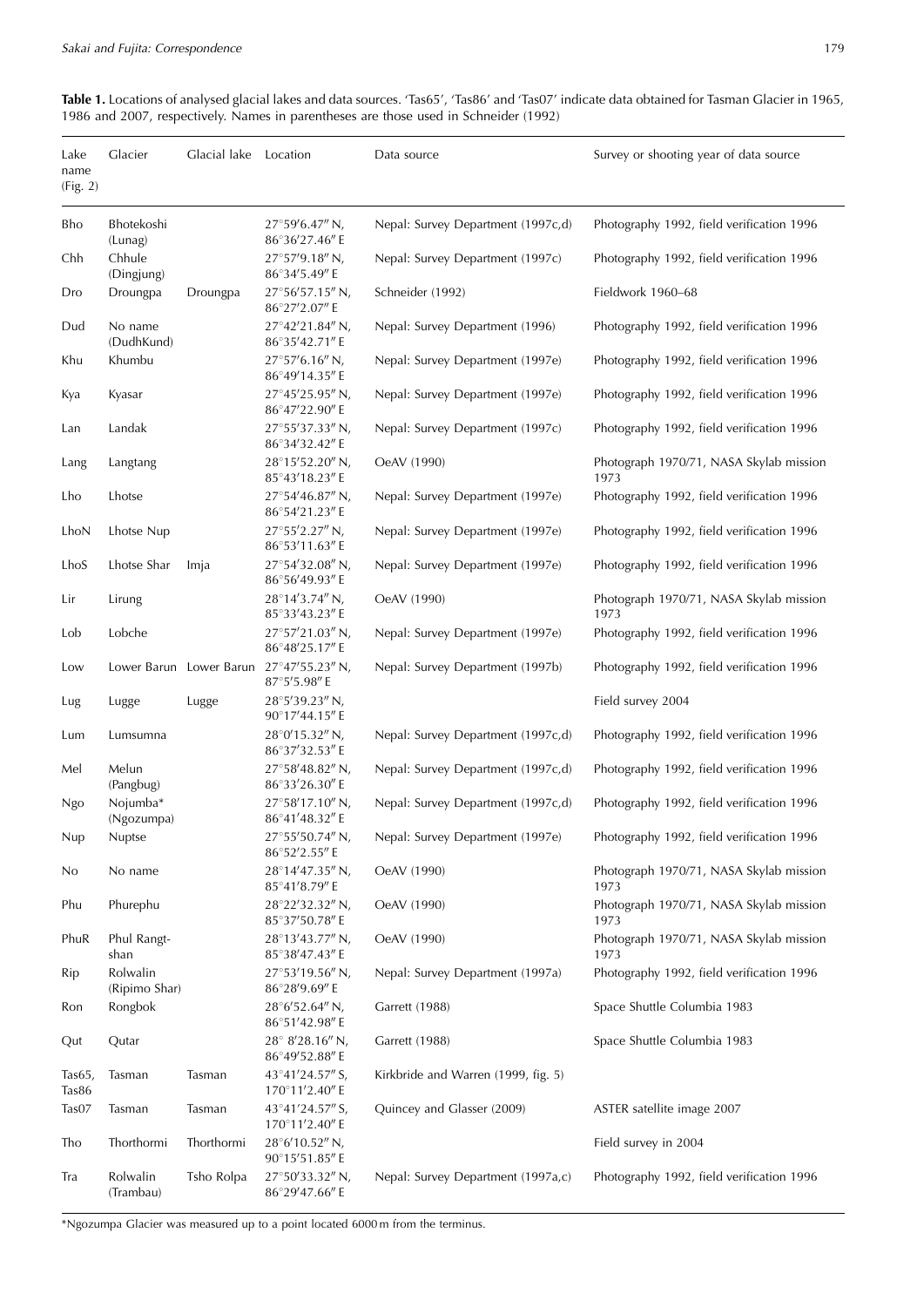

**Fig. 2.** Scatter diagram showing the difference in height between lateral moraine and the glacier surface (DGM) plotted against glacier surface inclination. White triangles indicate glaciers of the type 'with glacial lake' (lakes that have coalesced to form a single, continuous water surface). White circles indicate glaciers of the type 'with separate glacial lake' (a growing glacial lake at the terminus and a water surface >1 km in length, although the water surface is discontinuous, interrupted by glacier ice). Solid circles indicate glaciers of the type 'no glacial lake' (glacial lakes <1 km in length). The grey dashed line represents the boundary between glaciers with and without a glacial lake in the Himalayan debris-covered glaciers. The abbreviated glacier names are explained in Table 1. The arrow shows the trend observed at Tasman Glacier in 1965, 1986 and 2007.

develop at the terminus given lowering of the glacier surface and a reduction in the inclination of the surface, as observed at Tasman Glacier. Thus, we are able to predict the likely trends of glacial lake formation based on the above conditions required for the formation of glacial lakes.

Based on an analysis of glacier surface flow using interferometry and feature-tracking techniques, Quincey and others (2009) concluded that almost all the glaciers in the Everest region are in poor health, being characterized by low flow at high elevations, and long, stagnant, debriscovered tongues at lower elevations. Thus, a low rate of glacier surface flow, as determined from analyses of satellite images, is indicative of the future formation of a glacial lake.

At Tasman Glacier, lowering of the glacier surface has increased since the LIA, and the inclination of the glacier surface has decreased with the development of a glacial lake since 1965. Figure 2 shows that the DGM value at the commencement of expansion of the glacial lake at Tasman Glacier is greater than the value calculated for Himalayan glaciers, reflecting the difference in water level within the various glaciers. In the Himalaya, the altitude of the glacier terminus of debris-covered glaciers is 4000–5000 m a.s.l., and the annual temperature is  $\langle 0^\circ \text{C} \rangle$  (Yamada, 1998).

Observations of the distribution of buried ice at Imja Tsho and Tsho Rolpa using electrical resistivity and groundpenetrating radar indicate the occurrence of dead ice near the terminal moraine (Fujiwara and Gomi, 1995; Rana and others, 2000; Reynolds, 2006). In New Zealand, the glacier terminus can reach lower altitudes (~700 m a.s.l.) because the annual precipitation exceeds 3000 mm at the terminus. Hence, the average annual temperature near the glacier

terminus is as high as  $8.0^{\circ}$ C (Röhl, 2008), meaning less dead ice is retained in moraine at Tasman Glacier, resulting, in turn, in high permeability within moraine and low water level inside the glacier compared with Himalayan glaciers. Therefore, expansion of the glacial lake at Tasman Glacier will begin after a pronounced lowering of the glacier surface. It may be necessary to identify different criteria regarding DGM-related glacial lake formation for glaciers in New Zealand.

Regarding the inclination of the glacier surface, Röhl (2008) reported a surface gradient of  $\langle 2^{\circ} \rangle$  in cases of glacial lake formation in New Zealand, consistent with the results of a previous study in the Bhutan Himalaya (Reynolds, 2000). The conditions of glacial lake formation at glaciers with a surface inclination of  $\langle 2^{\circ}$  may be common to all glaciers worldwide, as the surface gradient is related to ice dynamics. In contrast, the conditions of glacial lake formation expressed in terms of DGM will differ among glaciers, depending on the permeability of the moraine damming the glacial lake. In the Himalaya, the altitude of the terminus of debris-covered glaciers is generally 4200– 5500 m a.s.l. Consequently, similar meteorological conditions may lead to similar water levels in Himalayan glaciers.

In summary, we have clarified that the formation conditions of a glacial lake can be clearly expressed in terms of the inclination of the glacier surface and the amount of lowering of the glacier surface since the LIA in the Himalaya. Using these criteria, it is possible to estimate the likelihood of glacial lake formation.

Figure 2 shows that debris-covered glaciers with a growing glacial lake have higher DGM values than do